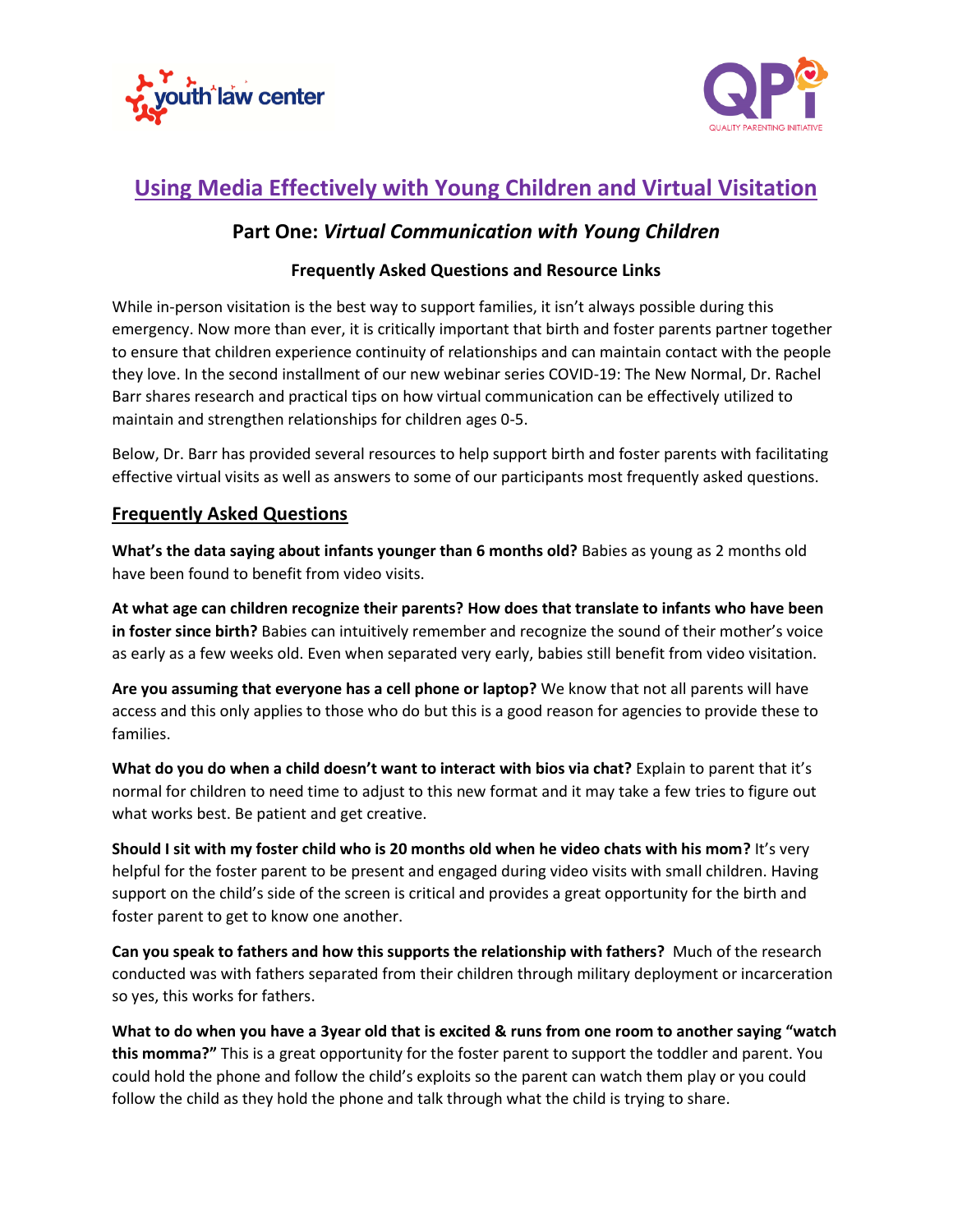



**What do you recommend for foster parents who have older and younger siblings? I have an 8 month old and 17 month old who show no interest in video chatting, they only want to hold the device.**  Having a conversation with the parent in advance of the visit to plan interactive and engaging activities is key. Engaging the older child as a helper and giving them choices of what they would like to do during the visit is another effective strategy.

**How do you suggest coordinating video visits between children and a parent who is the source of trauma to the children?** It is critical that the foster parent be engaged in the visit to support the children. You can start with shorter calls and explain that the visit may need to be cut short if the children become upset. You can also ask the parent share to pre-recorded videos and do the same with the children.

**Do you see a better relationship and understanding between birth and foster parents after these visits?** Doing these visits well requires coordination and cooperation from parents on both sides of the screen. When foster parents are actively engaged to help make video visits meaningful it can strengthen birth and foster parent relationships.

**How best to facilitate virtual visits when there are language barriers between parents and foster parents?** Using toys and props is helpful. Games and songs can also make these visits easier to facilitate. Often times the children serve as a language broker and can help to bridge between parents.

**Are any of these studies done on children with developmental delays or other issues?** These visits have actually been shown to be less anxiety provoking for children with autism. Video visits can also be easier for children with motor skills challenges to engage in. To be effective, it is important for the adults to help translate the child's real-world interests to the screen.

**How effective is the technique with siblings?** Video visits are most effective between siblings 0-5 when the adult present in each household is actively engaged and providing support. It's very helpful to take a coordinated approach with things to play with on both sides of the screen.

**Do you have suggestions for caregivers who have issues with the bio parents? Or ones that have restraining orders?** It's important to be intentional about what is shared I the physical space to avoid disclosing any identifying information about where the foster parent lives. The foster parent should be present and monitor the visit to ensure that identifying information is not disclosed.

**Isn't screen time not recommended for children under 2 years old?** The American Academy of Pediatrics has actually indicated that video chat is an exception to the screen time rule.

**How do you set up meeting norms and video chat etiquette with birth parents?** Expectations for video visits should be as close as possible to those of in-person visits. It is helpful to explain to parents that this is an important set-aside time and it's important for them to be present and sober because their child will notice any odd behaviors. Agency staff can help set and reinforce boundaries and expectations.

**What suggestions do you have around scheduling video visits?** It is helpful to have a consistent schedule and routine so that these visits are as predictable as possible for small children. To begin, it may be helpful to have shorter but more frequent video visits as the child adjusts to the new format. It's